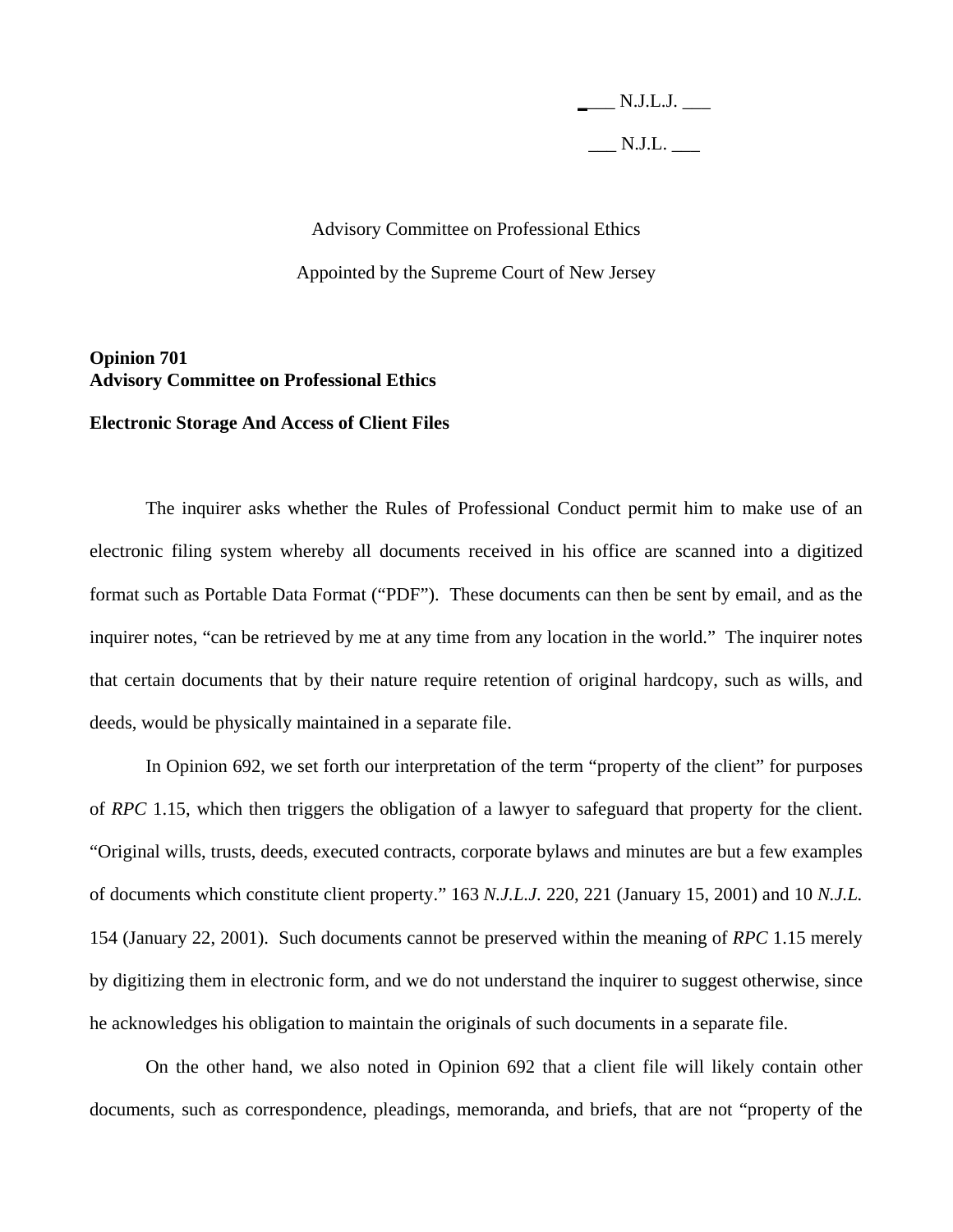client" within the meaning of *RPC* 1.15, but that a lawyer is nevertheless required to maintain at least for some period of time in order to discharge the duties contained in *RPC* 1.1 (Competence) and *RPC* 1.4 (Communication), among others. While traditionally a client file has been maintained through paper records, there is nothing in the RPCs that mandates a particular medium of archiving such documents. The paramount consideration is the ability to represent the client competently, and given the advances of technology, a lawyer's ability to discharge those duties may very well be enhanced by having client documents available in an electronic form that can be transmitted to him instantaneously through the Internet. We also note the recent phenomenon of making client documents available to the client through a secure website. This also has the potential of enhancing communications between lawyer and client, and promotes the values embraced in *RPC* 1.4.

 With the exception of "property of the client" within the meaning of *RPC* 1.15, therefore, and with the important caveat we express below regarding confidentiality, we believe that nothing in the RPCs prevents a lawyer from archiving a client's file through use of an electronic medium such as PDF files or similar formats. The polestar is the obligation of the lawyer to engage in the representation competently, and to communicate adequately with the client and others. To the extent that new technology now enhances the ability to fulfill those obligations, it is a welcome development.

 This inquiry, however, raises another ethical issue that we must address. As the inquirer notes, the benefit of digitizing documents in electronic form is that they "can be retrieved by me at any time from any location in the world." This raises the possibility, however, that they could also be retrieved by other persons as well, and the problems of unauthorized access to electronic platforms and media (i.e. the problems posed by "hackers") are matters of common knowledge. The availability of sensitive client documents in an electronic medium that could be accessed or intercepted by unauthorized users therefore raises issues of confidentiality under *RPC* 1.6.

 The obligation to preserve client confidences extends beyond merely prohibiting an attorney from himself making disclosure of confidential information without client consent (except under such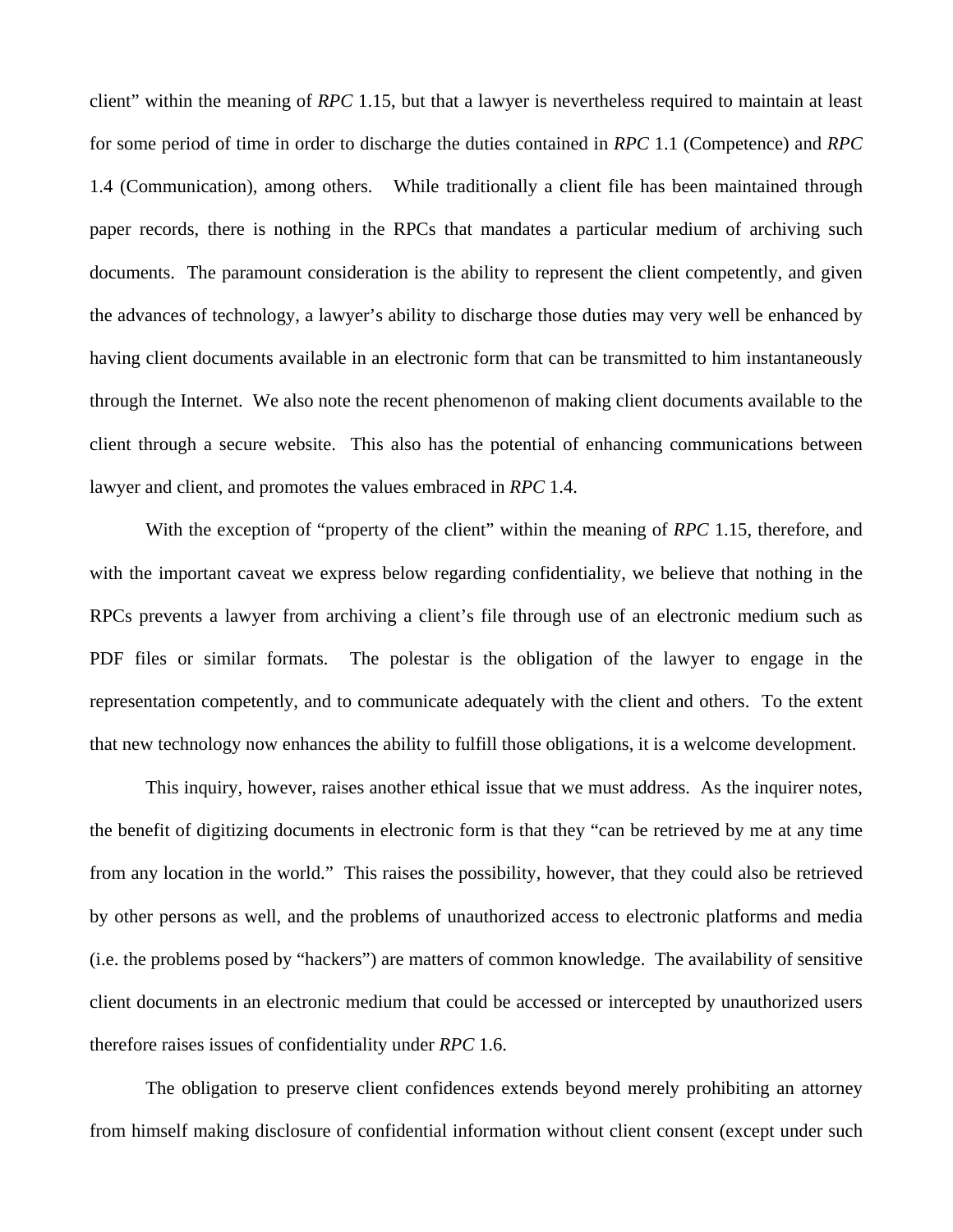circumstances described in *RPC* 1.6). It also requires that the attorney take reasonable affirmative steps to guard against the risk of inadvertent disclosure. Thus, in Opinion 692, we stated that even when a closed client file is destroyed (as permitted after seven years), "[s]imply placing the files in the trash would not suffice. Appropriate steps must be taken to ensure that confidential and privileged information remains protected and not available to third parties." 163 *N.J.L.J.* 220, 221 (January 15, 2001) and 10 *N.J.L* 154 (January 22, 2001). Similarly, in ACPE Opinion 694 and CAA Opinion 28 (joint opinion), we joined with the Committee on Attorney Advertising in finding that two separate firms could not maintain shared facilities where "the pervasive sharing of facilities by the two separate firms as described in the Agreement gives rise to a serious risk of a breach of confidentiality that their respective clients are entitled to." 174 *N.J.L.J*. 460 and 12 *N.J.L*. 2134 (November 3, 2003).

 And in Opinion 515, we permitted two firms to share word processing and computer facilities without becoming "office associates" within the meaning of *R*. 1:15-5(b), but only after noting that "the material relating to individual cases of each attorney is maintained on separate 'data' disks used only by their respective secretaries and stored (while not in use) in each of their separate offices." 111 *N.J.L.J*. 392 (April 14, 1983).

We stress that whenever attorneys enter into arrangement as outlined herein, the attorneys must exercise reasonable care to prevent the attorney's employees and associates, as well as others whose services are utilized by the attorney, from disclosing or using confidences or secrets of a client.

The attorneys should be particularly sensitive to this requirement and establish office procedures that will assure that confidences or secrets are maintained.

*Id.* 

 The critical requirement under *RPC* 1.6, therefore, is that the attorney "exercise reasonable care" against the possibility of unauthorized access to client information. A lawyer is required to exercise sound professional judgment on the steps necessary to secure client confidences against foreseeable attempts at unauthorized access. "Reasonable care," however, does not mean that the lawyer absolutely and strictly guarantees that the information will be utterly invulnerable against all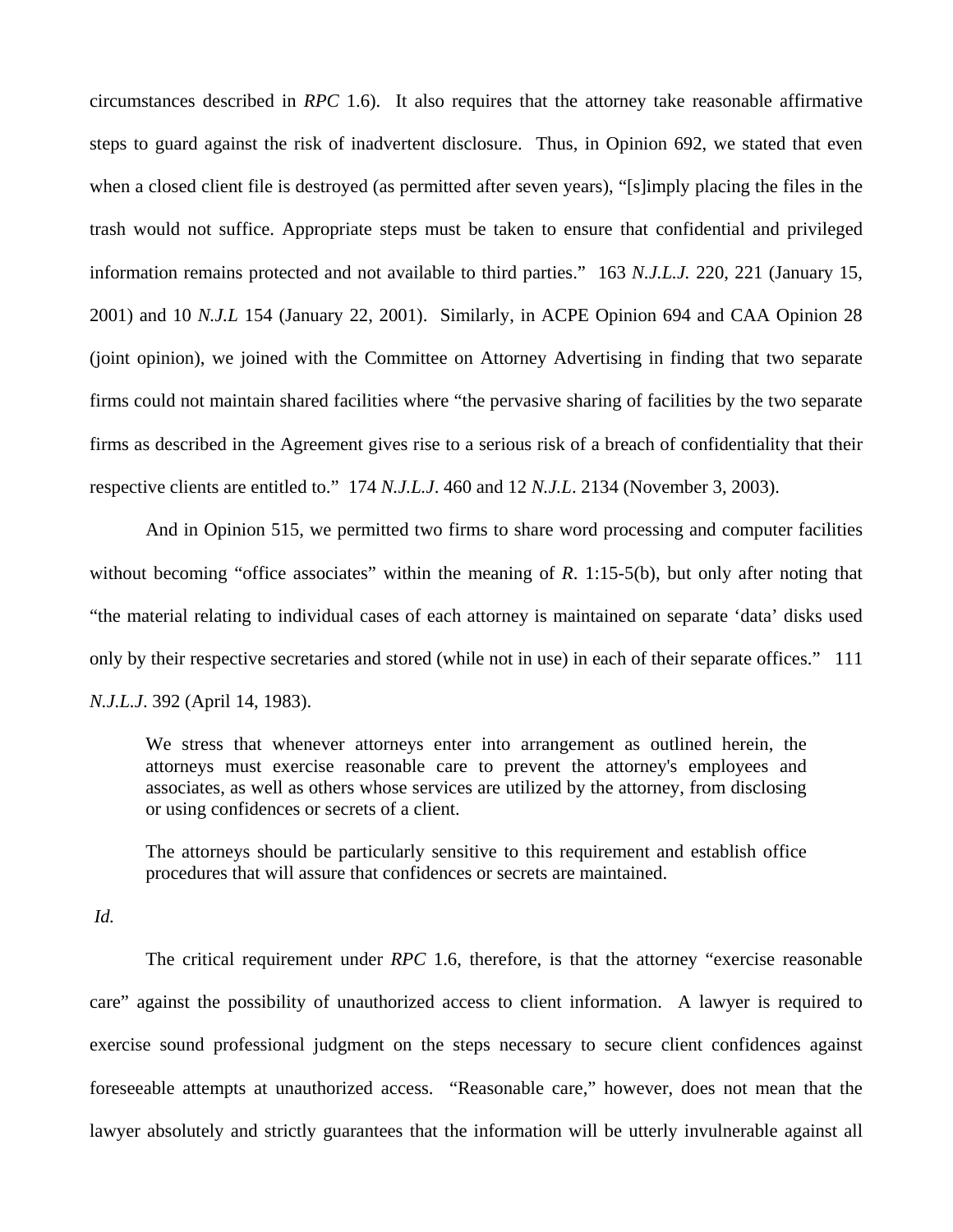unauthorized access. Such a guarantee is impossible, and a lawyer can no more guarantee against unauthorized access to electronic information than he can guarantee that a burglar will not break into his file room, or that someone will not illegally intercept his mail or steal a fax.

What the term "reasonable care" means in a particular context is not capable of sweeping characterizations or broad pronouncements. But it certainly may be informed by the technology reasonably available at the time to secure data against unintentional disclosure. Obviously, in this area, changes in technology occur at a rapid pace. In 1983, for instance, when Opinion 515 was published, the personal computer was still somewhat of a novelty, and the individual floppy disk was the prevailing data storage device. The "state of the art" in maintaining electronic security was not very developed, but the ability to prevent unauthorized access by physically securing the floppy disk itself satisfied us that confidentiality could be maintained. By implication, at the time we were less accepting of data stored on a shared hard drive, even one that was partitioned to provide for individual private space for use by different firms, because of the risk of breach of confidentiality under prevailing technology.

We are of course aware that floppy disks have now become obsolete, and that it is exceedingly unlikely in this day and age that different law firms would attempt to share hard drive space on a conventional desktop computer, given the small cost of such computers in today's market. New scenarios have arisen, however. It is very possible that a firm might seek to store client sensitive data on a larger file server or a web server provided by an outside Internet Service Provider (and shared with other clients of the ISP) in order to make such information available to clients, where access to that server may not be exclusively controlled by the firm's own personnel. And in the context originally raised by the inquirer, it is almost always the case that a law firm will not have its own exclusive email network that reaches beyond its offices, and thus a document sent by email will very likely pass through an email provider that is not under the control of the attorney.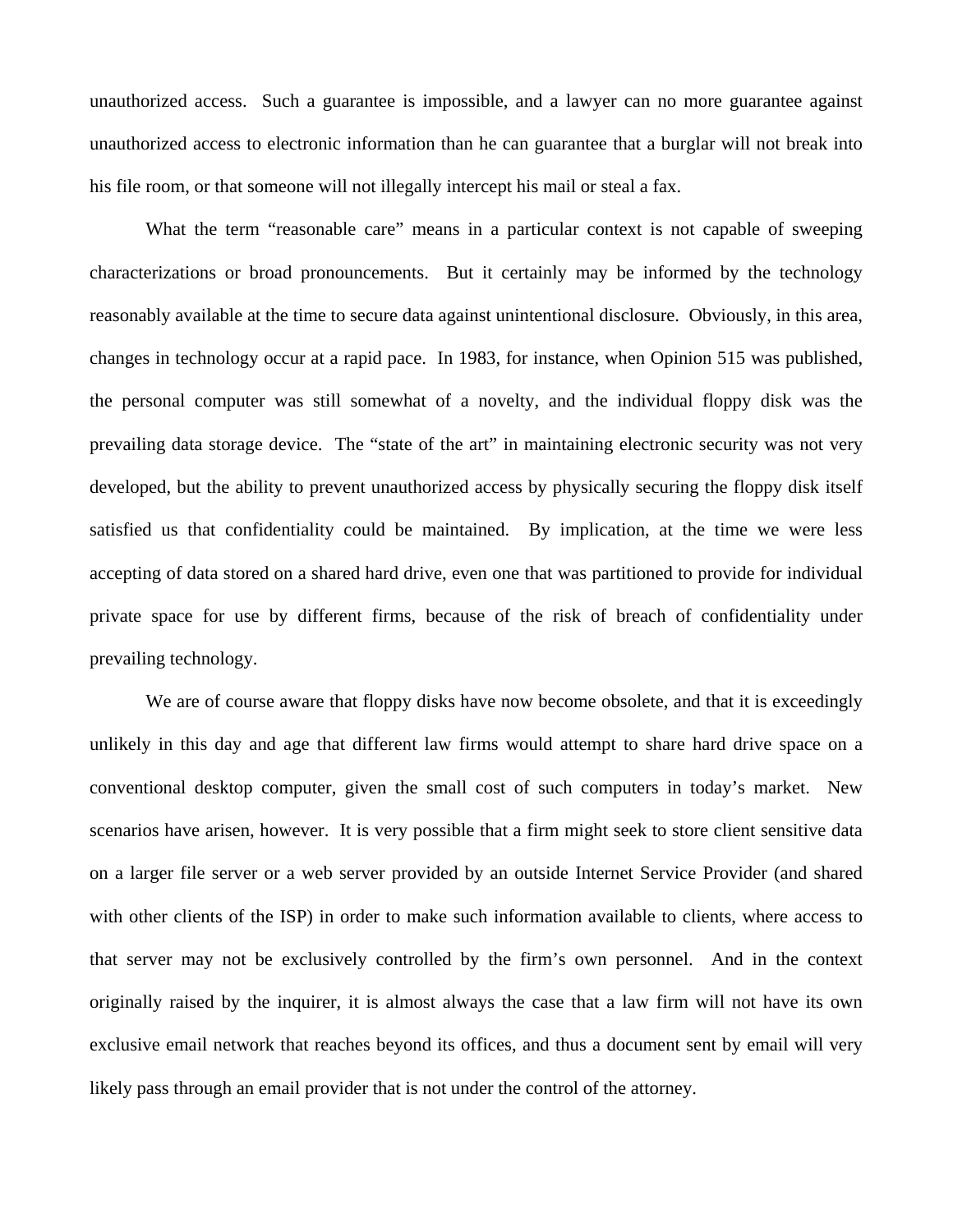We are reluctant to render an specific interpretation of *RPC* 1.6 or impose a requirement that is tied to a specific understanding of technology that may very well be obsolete tomorrow. Thus, for instance, we do not read *RPC* 1.6 or Opinion 515 as imposing a per se requirement that, where data is available on a secure web server, the server must be subject to the exclusive command and control of the firm through its own employees, a rule that would categorically forbid use of an outside ISP. The very nature of the Internet makes the location of the physical equipment somewhat irrelevant, since it can be accessed remotely from any other Internet address. Such a requirement would work to the disadvantage of smaller firms for which such a dedicated IT staff is not practical, and deprive them and their clients of the potential advantages in enhanced communication as a result.

 Moreover, it is not necessarily the case that safeguards against unauthorized disclosure are inherently stronger when a law firm uses its own staff to maintain a server. Providing security on the Internet against hacking and other forms of unauthorized use has become a specialized and complex facet of the industry, and it is certainly possible that an independent ISP may more efficiently and effectively implement such security precautions.

 We do think, however, that when client confidential information is entrusted in unprotected form, even temporarily, to someone outside the firm, it must be under a circumstance in which the outside party is aware of the lawyer's obligation of confidentiality, and is itself obligated, whether by contract, professional standards, or otherwise, to assist in preserving it. Lawyers typically use messengers, delivery services, document warehouses, or other outside vendors, in which physical custody of client sensitive documents is entrusted to them even though they are not employed by the firm. The touchstone in using "reasonable care" against unauthorized disclosure is that: (1) the lawyer has entrusted such documents to an outside provider under circumstances in which there is an enforceable obligation to preserve confidentiality and security, and (2) use is made of available technology to guard against reasonably foreseeable attempts to infiltrate the data. If the lawyer has